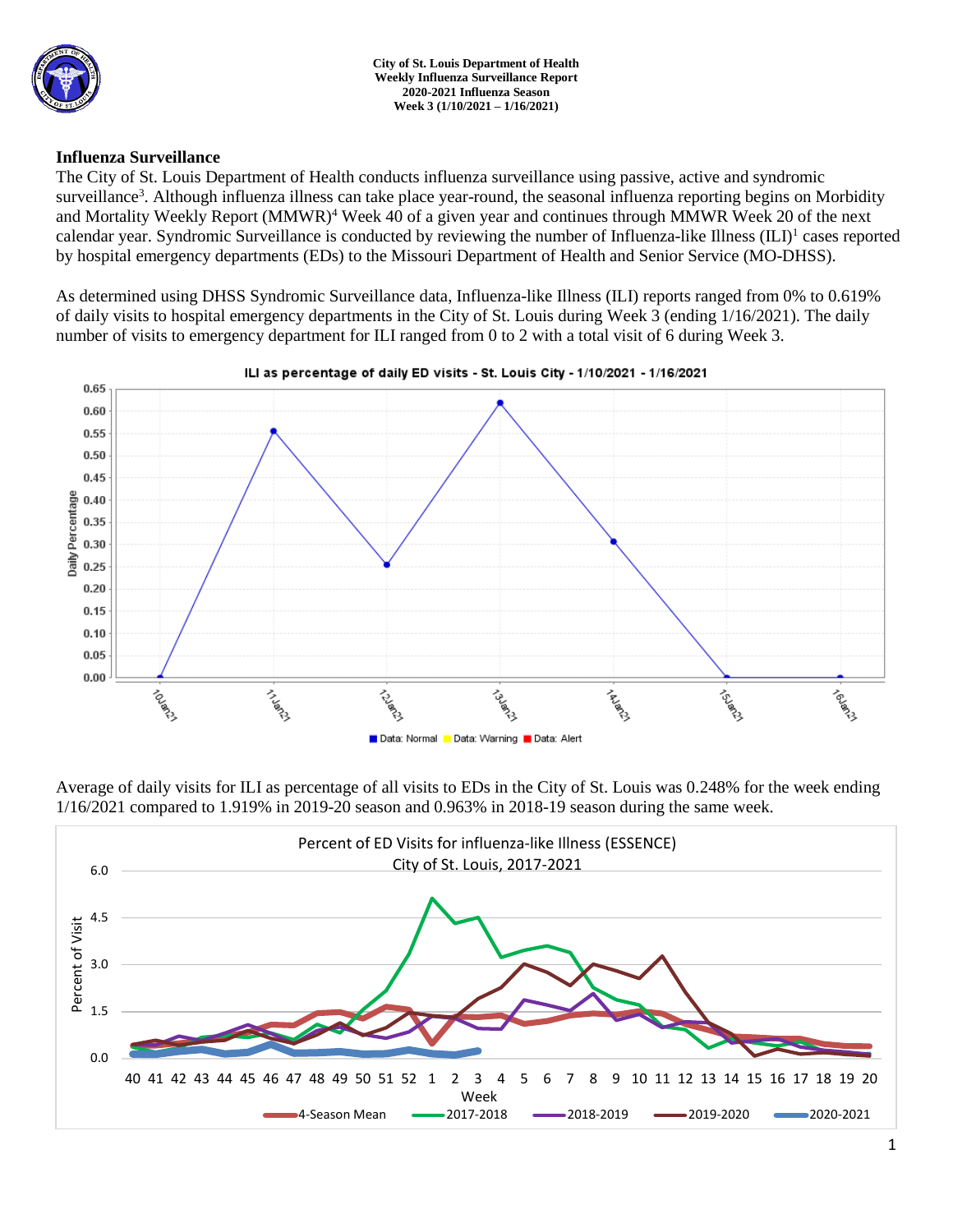

Passive Surveillance is conducted through reporting of confirmed influenza cases<sup>2</sup> from various surveillance sites like hospitals, offices of healthcare providers, and laboratories. As of the current influenza season, for the week ending 1/16/2021, there have been 5 cases of Influenza A and 9 cases of Influenza B for a total of 14 influenza cases from the city of St. Louis. Influenza A accounted for 36% and influenza B accounted for 64% of total influenza cases. The data of the latest weeks is provisional and is subject to change in the following weeks.

# **Table 1: Number of Laboratory Positive Influenza Cases by Influenza Type**

| Influenza Type              | Week 52<br>$(12/20/2020 -$<br>12/26/2020) | Week 1<br>$(12/27/2020 -$<br>1/2/2021 | Week 2<br>$(1/3/2021 -$<br>1/9/2021 | Week 3<br>$(1/10/2021 -$<br>1/16/2021 | 2020-2021*<br>Season-to-Date | Percentage |
|-----------------------------|-------------------------------------------|---------------------------------------|-------------------------------------|---------------------------------------|------------------------------|------------|
| Influenza A                 |                                           | 0                                     |                                     |                                       |                              | 36%        |
| Influenza B                 | 0                                         |                                       | 0                                   |                                       | 9                            | 64%        |
| Influenza unknown / Untyped | 0                                         |                                       | 0                                   |                                       | 0                            | 0%         |
| <b>Total</b>                |                                           |                                       |                                     |                                       | 14                           | 100%       |

# **Table 2: Number of Laboratory Confirmed Influenza Cases by Age Group**

| <b>Age Group</b> | Week 52<br>$(12/20/2020 -$<br>12/26/2020) | Week 1<br>$(12/27/2020 -$<br>1/2/2021 | Week 2<br>$(1/3/2021 -$<br>1/9/2021 | Week 3<br>$(1/10/2021 -$<br>1/16/2021 | 2020-2021*<br>Season-to-Date | Percentage |
|------------------|-------------------------------------------|---------------------------------------|-------------------------------------|---------------------------------------|------------------------------|------------|
| 0 to 4 years     | O                                         | O                                     | 0                                   |                                       |                              | 7%         |
| 5 to 14 years    |                                           | 0                                     | 0                                   | 0                                     |                              | 14%        |
| 15 to 24 years   | 0                                         | 0                                     | 1                                   | 0                                     |                              | 14%        |
| 25 to 49 years   | 0                                         |                                       | 0                                   | 0                                     |                              | 36%        |
| 50 to 64 years   | 0                                         | O                                     | 0                                   | 0                                     |                              | 14%        |
| 65+ years        | 0                                         |                                       | $\bf{0}$                            | 0                                     |                              | 14%        |
| <b>Total</b>     |                                           |                                       |                                     |                                       | 14                           | 100%       |

# **Table 3: Number of Laboratory Confirmed Influenza Cases by Age Group and Type**

For Cases Reported between 09/27/2020 and 1/16/2021

| <b>Age Group</b> | <b>Type A</b> |      | <b>Type B</b> |      | <b>Unknown Type</b> |   | <b>Total</b> |      |
|------------------|---------------|------|---------------|------|---------------------|---|--------------|------|
|                  | n             | %    | n             | %    | n                   | % | n            | %    |
| 0 to 4 years     |               | 0.0  |               | 11.1 |                     |   |              | 7.1  |
| 5 to 14 years    |               | 40.0 |               | 0.0  |                     |   |              | 14.3 |
| 15 to 24 years   |               | 20.0 |               | 11.1 |                     |   |              | 14.3 |
| 25 to 49 years   |               | 0.0  |               | 55.6 |                     |   |              | 35.7 |
| 50 to 64 years   |               | 20.0 |               | 11.1 | 0                   |   |              | 14.3 |
| 65+ years        |               | 20.0 |               | 11.1 |                     |   |              | 14.3 |
| Total            |               |      |               |      |                     |   | 14           |      |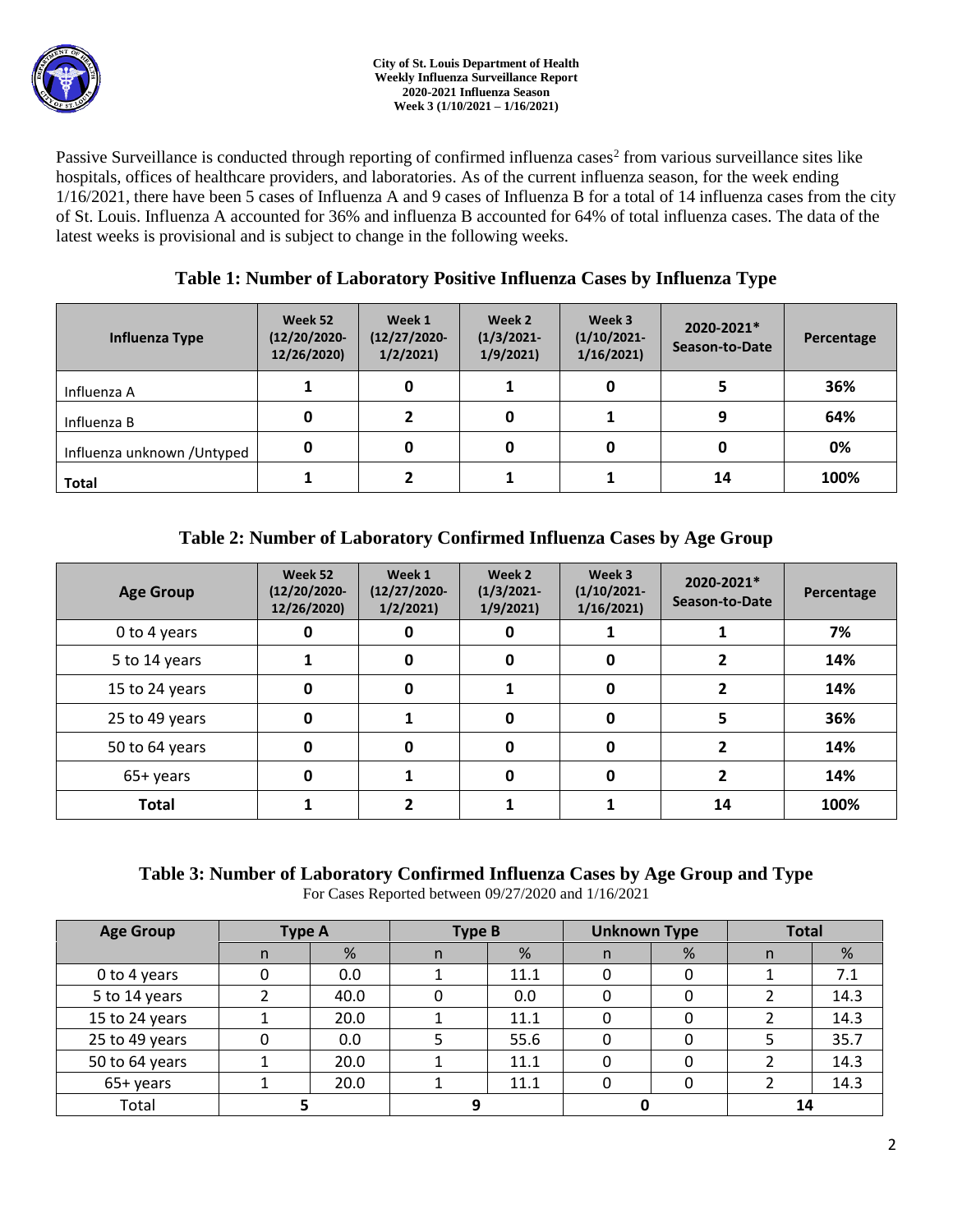

| <b>Previous</b>                                                                                                                                                                                                                                                                       |                                                                                                       |           |           |           |                | 4-Season    | 4-Season      |  |  |  |
|---------------------------------------------------------------------------------------------------------------------------------------------------------------------------------------------------------------------------------------------------------------------------------------|-------------------------------------------------------------------------------------------------------|-----------|-----------|-----------|----------------|-------------|---------------|--|--|--|
| <b>Seasons</b>                                                                                                                                                                                                                                                                        | 2016-2017                                                                                             | 2017-2018 | 2018-2019 | 2019-2020 | 2020-2021      | <b>Mean</b> | <b>Median</b> |  |  |  |
| Week 52                                                                                                                                                                                                                                                                               | 123                                                                                                   | 530       | 71        | 36        | 1              | 190         | 97            |  |  |  |
| Week 1                                                                                                                                                                                                                                                                                | 80                                                                                                    | 699       | 69        | 32        | $\overline{2}$ | 220         | 75            |  |  |  |
| Week 2                                                                                                                                                                                                                                                                                | 71                                                                                                    | 666       | 83        | 96        | $\mathbf{1}$   | 229         | 90            |  |  |  |
| Week 3                                                                                                                                                                                                                                                                                | 153                                                                                                   | 263       | 63        | 57        | $\mathbf{1}$   | 134         | 108           |  |  |  |
| 800<br>600<br>Counts<br>400<br>200<br>0<br>$\Theta$<br>41                                                                                                                                                                                                                             | Laboratory Confirmed Cases of Influenza<br>City of St. Louis, 2020-21, Compared to Previous 4 Seasons |           |           |           |                |             |               |  |  |  |
| 48<br>45<br>46<br>49<br>50<br>52<br>$\frac{1}{6}$<br>$\frac{8}{18}$<br>$\overline{c}$<br>20 21<br>42<br>$\frac{1}{2}$<br>4<br>51<br>음<br>47<br>$\frac{5}{1}$<br>$\overline{17}$<br>₩<br>吕<br>CDC week<br>$-2019-2020$<br>■2020-2021<br>■4-Season Mean<br>-2017-2018<br>$-2018 - 2019$ |                                                                                                       |           |           |           |                |             |               |  |  |  |

## **Table 4: Total Number of Laboratory Confirmed Influenza Cases Through Previous 4 Seasons**

## **City of St. Louis Influenza Outbreaks:**

During the week ending 1/16/2021, there have been no outbreaks of influenza reported to the City of St. Louis Department of Health.